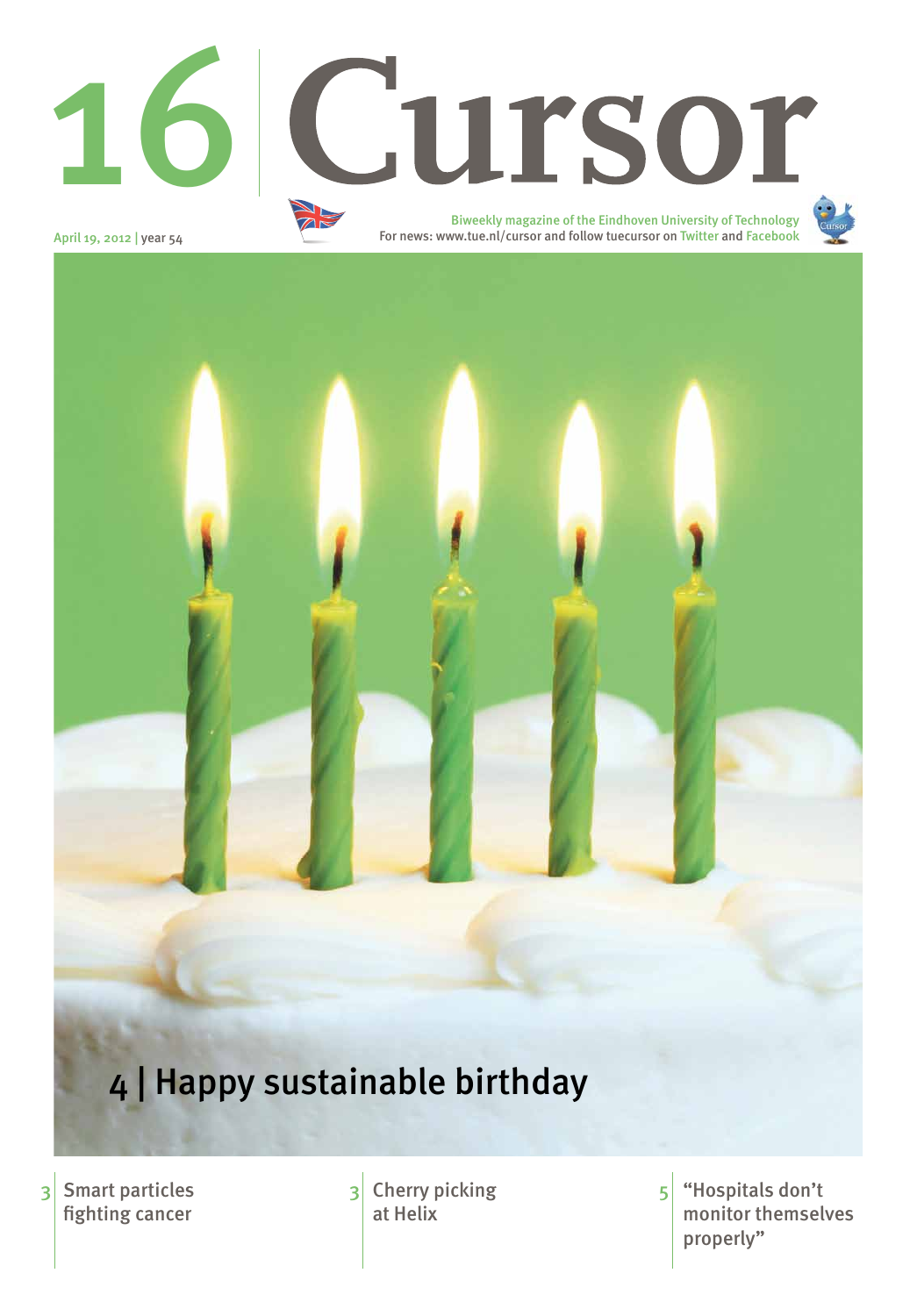**Talk and pictures**

Friday after next, our university's 56th anniversary will be all about sustainability. The Executive Board has asked the green consultancy Urgenda to draw up a plan on how to work with sustainability more. The request resulted in a bulky memo bearing the inspirational title 'City of Tomorrow'. One of the tips is to clearly visualize

in what ways the university is being green already. Unfortunately, one of the devices that's been helping us in our quest for sustainability for years now has been tucked away underground. I'm talking about the heat-cold storage, the existence of which is apparent only from a number of concrete cubes scattered around university grounds, and the cooling towers at the far end of campus. Visualize that.

The memo included only a single artist impression picturing the green future we're aiming at. It's a picture of the Hoofdgebouw bearing five windmills and an Auditorium chock full of solar panels. Delft presented a far better impression of their Green Campus last year (yep, they too are going green!). There was an impressive wind turbine (The Harp) for me to admire, for example, and a cool sound barrier with windmills that caught particulates at that. Oh well, maybe instead of presenting the pictures, we rather talk the talk.



## Rewwwind www.tue.nl/cursor

## 2 | For Starters April 19, 2012

## Colophon

**Editor in chief Han Konings**

**Executive editor**  Brigit Span

**Editorial staff** Judith van Gaal Tom Jeltes | Science Frits van Otterdijk Hanneke Ramakers (trainee) Norbine Schalij **Nicole Testerink**

Monique van de Ven

**Staff**  Herman Beijerinck Gerard Verhoogt Enith Vlooswijk

**Photography**  Rien Meulman Bart van Overbeeke

> **Cover** iStockphoto

**Translation** Annemarie van Limpt Benjamin Ruijsenaars

> **Layout** Natasha Franc

**Affiliated with**  Hoger Onderwijs Persbureau

**Editorial board** prof.dr. Cees Midden (voorzitter) prof.dr. Hans Niemantsverdriet Angela Stevens- van Gennip Thomas Reijnaerts (studentlid) Arold Roestenburg

Anneliese Vermeulen-Adolfs (secretaris)

**Address editorial office** TU/e, Laplace 0.35 5600 MB Eindhoven tel. 040 - 2474020, e-mail: cursor@tue.nl

> **Cursor online** www.tue.nl/cursor

**Print** Janssen/Pers, Gennep

**Advertisement** Bureau Van Vliet BV



tel. 023 - 5714745 **© 2012. All rights reserved. No part of this publication may be reproduced without prior consent of the editor-in-chief. The editorial staff reserves the right to alter submitted articles.**

> I observed that many of my international colleagues envy their Dutch fellows. Mainly, it's because of the financial benefits provided by the Dutch government. Free public transport pass, tuition fees that are one-seventh of theirs, grants for accommodation, permission to work - all these benefits make life easier. However, being an alien in the Netherlands has the benefit of fighting stereotypes. d, all foreigners face stereotypes upon th

13 April 2012 - Kavli Institute scientist of TU Delft and the FOM Foundation are the first to have detected a Majorana particle. In the thirties of last century, genius Italian physicist Majorana deduced from quantum physics the possible existence of

a special particle, one that was its own antiparticle: the Majarona fermion. The 'Majorana' has now been detected at the tips of a special nanowire that was produced by TU/e researchers at Photonics and Semiconductor Nanophysics (Applied Physics).

13 April 2012 - Ir. Alfons Bruekers will be the new Managing Director at Applied Physics. He will start his new job no later on July 1 at the latest and will be succeeding ir. Tiny Verbruggen who had to resign due to health problems. Bruekers is currently

Managing Director at the Department of Mechanical Engineering as well. He'll be combining the two positions. To prevent Bruekers from having to do everything twice, both departments are in search of proper support.

13 April 2012 - Last Friday, the Explosive Ordnance Disposal Service (EOD) was deployed to remove crystallized picric acid from a lab at N-laag, which is currently being used by the Department of Biomedical Engineering. EOD brigades entered the building's evacuated B wing. Nobody was hurt during the operation that lasted under an hour.

13 April 2012 - From the survey sent out by the Students Sports Center earlier this year it shows appreciation for the SSC has increased compared to three years prior. On average, visitors

rated the sports center with an 8.1, while three years before that mark was still 7.8. The survey was returned by over 1,500 people.

#### **'Majorana' discovered with the help of Eindhoven nanowire**

#### **Bruekers managing Director Applied Physics**

#### **EOD removes explosive picric acid from N-laag**

#### **Increased appreciation Student Sports Center**

**Our Rewwwind feature provides you with snippets of last week's news. What happened online after the previous Cursor magazine was published?**

#### **Neglected nanowire**

He was all over the news this week: nanoscientist Leo Kouwenhoven and his Majorana find. And rightly so, because it was quite the discovery. Explaining the details about this particle that's its own anti-particle at the same time proved to be an art form in itself. In talkshow Pauw & Witteman, we saw Kouwenhoven going at it with a big box of duplo bricks. The yellow blocks represented the essence of his Majorana device, and that's the nanowire made in Eindhoven. So despite our crucial contribution to the find, the media seem to have overlooked the Eindhoven part entirely.

> arrival in a foreign country, such as 'the Chinese are hard-working', 'Indians are noisy', 'Mexicans like parties', 'Russians are tough'. Some of them are positive, some are negative. It's our mission o break negative and create new, positive ones by becoming cultural ambassadors. Realizing you represent millions of people from your country adds motivation and encourages hard work. Such a great opportunity is usually reserved only for famous sportsmen defending their homeland's honor at the Olympics. Isn't it great? If we succeed in leaving a good impression of our home then we'll have eased the life of our successors in the Netherlands, and I think

that's worth accepting the tough challenges of studying at a Dutch university. Surprisingly, it is a process that works both ways. After all, we also become Dutch ambassadors for our native people. For example, recently my friend in Kazakhstan was accepted to two universities, one in the Netherlands and one in Germany. He called me to ask about my Dutch experience. I provided honest feedback and told him about all milestones and pitfalls on the way to receiving my master's here. My enthusiasm and arguments helped him decide and this autumn he is going to start on a program in Utrecht. So, what is more important for you: a comfortable, easy life or the greatest

personal growth you'll ever experience outside your comfort zone? The final choice is yours.

## Clmn **The Ambassadors**

Once again, it goes to show littering has always been a nuisance. The black-and-white picture shows a reception at the cafeteria of Chemical Engineering & Chemistry, in the gangway between Vertigo and de Zwarte Doos (known as T-hoog and T-laag at the time). As far as Johan Wijers is concerned, who retired from his position as associate professor last year, the sign had always

been there. It was there when he started his freshman year in 1963. "I remember it being a decent cafeteria. It was meant especially to remind people to return their silverware and coffee



cups because they tended to leave it thinking someone else would take care of the clean-up. Who knows, maybe it's thanks to the sign that everyone now clears their tables."

Cleaning up your own mess isn't that self-evident in the pantry at Laplace. In 2012, Anneliese Verhoeven of the Communications Expertise Center felt the need to put up a printed 'sign' herself, and it's one that doesn't beat around the bush. And it works: "It's been on display for three weeks now, and so far only two plates have been left." (NS)



#### **Cafeteria litter 2012 vs 1976**





To make up for that, page 8 (Dutch section) has an elaborate story on the neglected Eindhoven nanowire.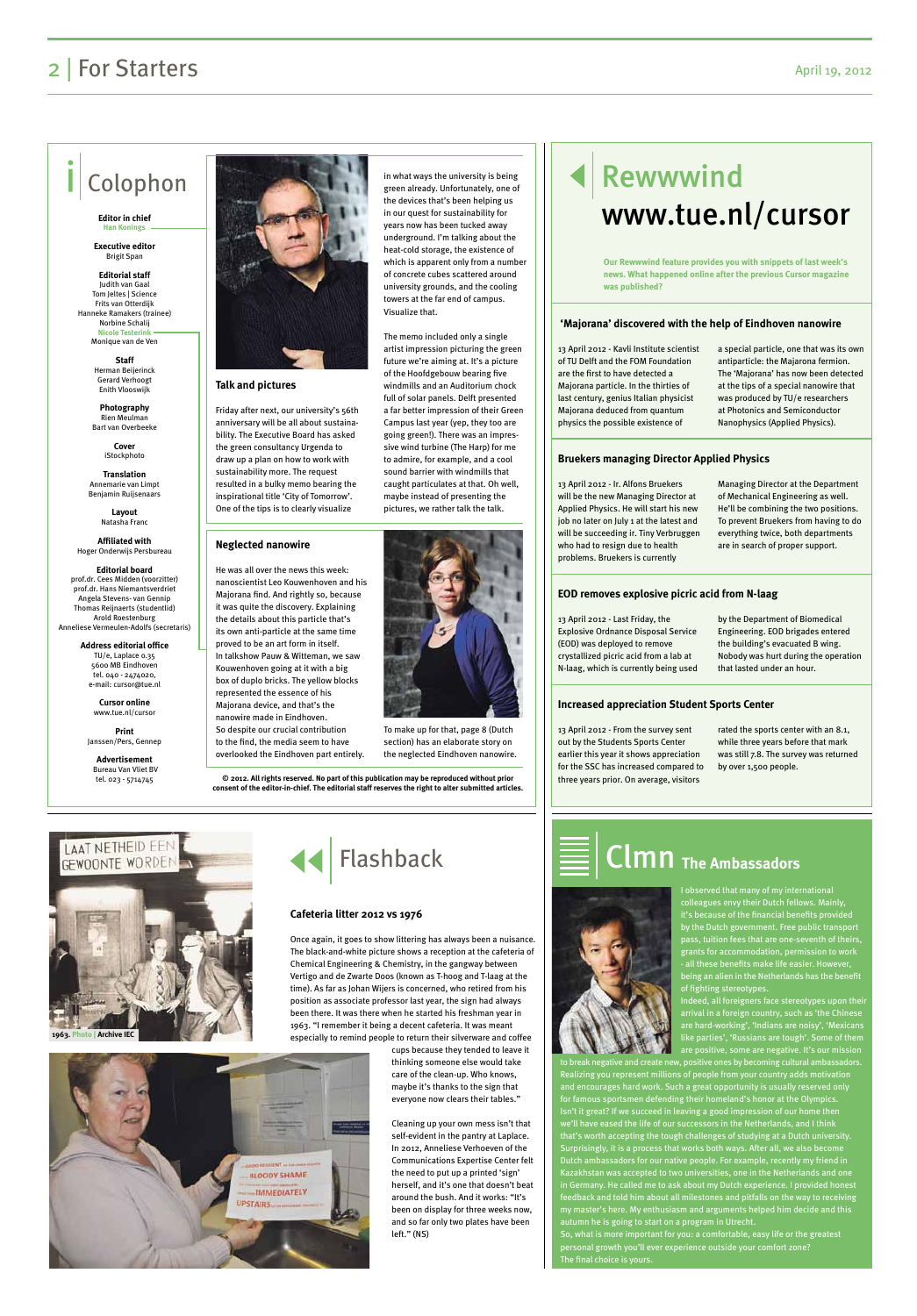## For Starters | 3

## Cherry picking at Helix

## How can we use nanoparticles to target cancer cells?

**Although chemotherapy is a widely used treatment against cancer, it also comes with great drawbacks. Often the medication is not very specific and also kills many healthy cells apart from the tumor cells. And that is precisely the reason for nasty side effects, such as a strongly reduced defense mechanism, nausea and hair loss. This means it would be great if the medication were absorbed only by the tumor cells, and it seems as if nanoparticles charged with medication can achieve just that. Last week there were even several researches about these minute particles that hit the news. How do all these particles differ from each other? Are we looking at pioneering research and how far has the actual application in humans developed by now?**

"At present a lot of research is being conducted into the use of nanoparticles to attack cancer cells. They are regarded as smart particles and this is proved by more and more studies", says Klaas Nicolay, professor of Biomedical NMR at the Biomedical Engineering Department. "The overall principle is the same for all different nanoparticles: they are absorbed easily by cells and by filling them with a specific medicine, this can then end up in the cell. The surface of such a particle can be covered with proteins that bind to cancer cells, so that the absorption by these cells is promoted. And once the medicine is inside the cell, it can go about its job and kill the cancer cell."

"It has now been demonstrated that a certain type of nanoparticle is not only absorbed in the cell, but is also transported in the direction of the cell nucleus - where the genetic material is stored. There it can actually regulate the cell nucleus and bring about cell death. In and of itself this may be very fine, but today's literature is full of similar studies, in which they try to record the absorption process in isolated cancer cells by means of high-tech imaging techniques. Although fundamental research is tremendously important, too little is known yet about the real value of the use of nanoparticles in

> The reactor consists of **4 parts**, the heaviest weighing in at **1500** kilos.

patients. A finding which I therefore consider to be far more spectacular, is that nanoparticles are being developed that can stay in the bloodstream long enough without being scavenged. A tumor has other blood vessels than elsewhere in the body, they are more permeable. As a result of this increased permeability they can absorb nanoparticles more easily. By playing with different covers, researchers have succeeded in making nanoparticles stay in the bloodstream long enough to permeate the tumor blood vessels so that they end up less in healthy organs, like the liver and the spleen. A tumor getting smaller and a simultaneous reduction of the often atrocious side effects - surely that sounds fantastic. While results are positive in mice and monkeys, that does not mean it will work in humans as well. Nevertheless a first study in humans appears to catch on, the body seems to tolerate these nanoparticles and CT scans show that the tumors are shrinking. We do need to be cautious with too positive statements. Indeed, a great deal of

research still needs to take place before it may be applied in a treatment of cancer patients."

"Everything seems to indicate that nanoparticles are a powerful approach to killing cancer cells. Already there are therapies with simple nanoparticles, consisting of fat globules -liposomescharged with medicines. In some tumors this works very well. Not all tumors are the same, however. And precisely because there are so many kinds of tumors, many different nanoparticles are required as well. With a different cover, composition and shape or, indeed, a different

manner in which they can release medicines. For instance, our group is working with temperature-sensitive nanoparticles. Via the bloodstream they end up in the tumor. By then heating the tumor with ultrasound, the particle starts to leak and medication is released very locally. This method could work with primary tumors, but in case of metastases a different treatment is necessary and it would probably be better to use the nanoparticles from the above-mentioned study. A lot of research is still required to find the right approach, but believe me: we shall be hearing a lot more about these smart particles." (NT)

Vox Academici

#### Prof. dr. Klaas Nicolay, professor of Biomedical NMR, Biomedical Engineering Department







The price tag of the reactor (meant for Energy Materials and Devices' prof.dr. Peter Notten's lab): more than **1 million** euros.

The window on the **5th floor** of Helix was removed before the clock struck **7am**.

The operation that required **4 movers** was completed at **2.30pm**. (TJ)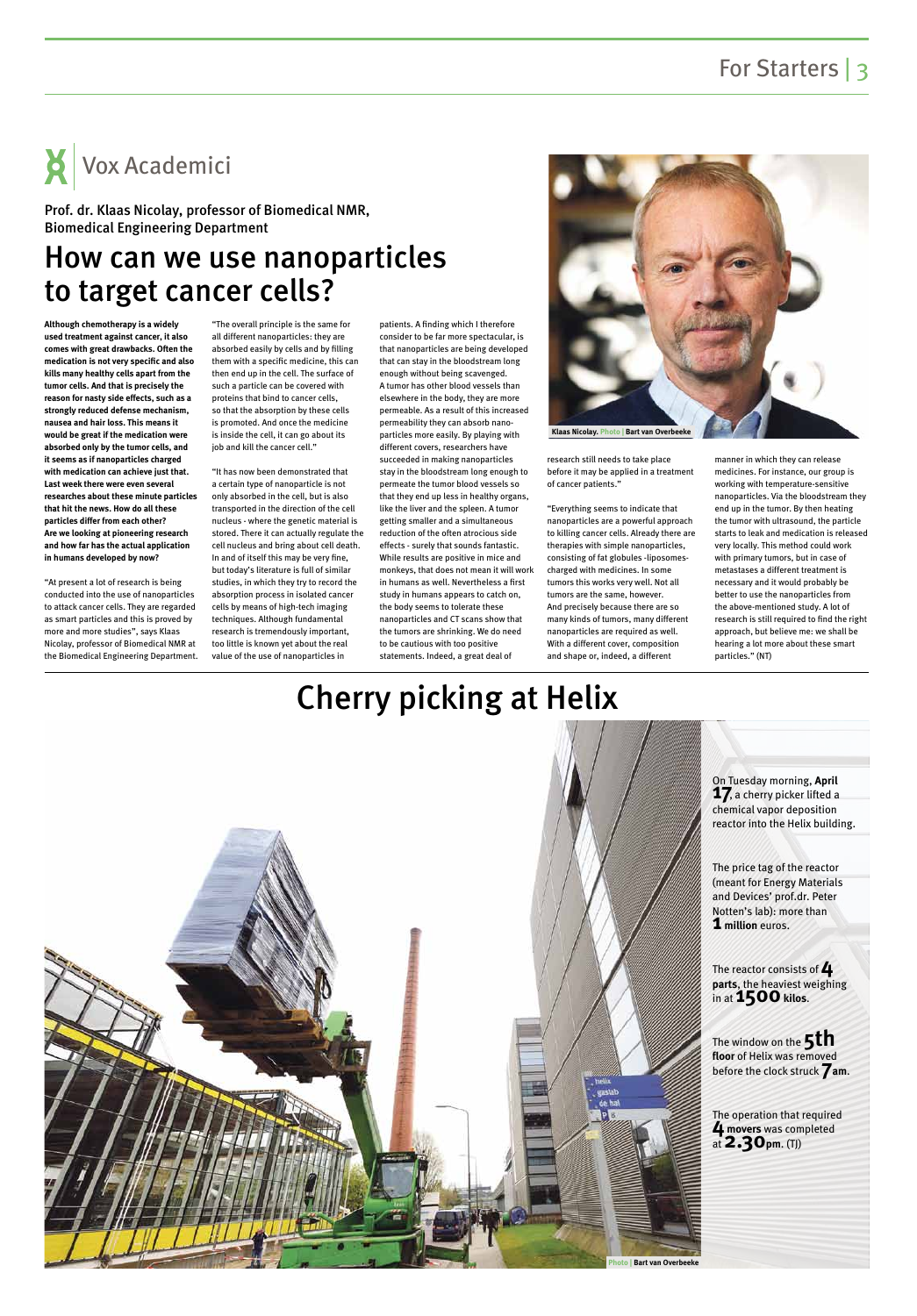## TU/e wants sustainability that's talked about

The figurehead of Stichting Urgenda is director Marjan Minnesma, who in 2011 was selected as the most influential person in the area of sustainability in the Netherlands by the newspaper Trouw. In Slash, the relations magazine of TU/e, Minnesma recently said that a university in particular should be honest in the development of sustainable solutions. Practice what you teach. "If you teach that new buildings should be energy-neutral, make sure you live up to this yourself as well", says Minnesma in Slash, "and inspire others. The university has a great many contacts with enterprises: challenge them to take things a step further and train students who will later make another voice heard within enterprises".

The Executive Board wants to make the TU/e grounds an internationally renowned breeding ground for sustainable innovations. This endeavor should be applied visibly within the three strategic areas -Energy, Smart Mobility and Health- and tested in practice on and around the campus in talked-about cycles. Technology that leads to sustainability will be taken in hand even more expressly and if that message is disseminated in properly, it will attract new students, staff members and enterprises. Executive Board chairman Arno Peels: "We want to become more sustainable. Whilst there are several initiatives being developed at present, they are too

fragmented and are consequently given short shrift. By bringing them together it becomes more visible how we are

working on new sustainable technology." What Peels thinks should be done anyway and what is also emphatically recommended by Urgenda, is to show as soon as possible what TU/e is already doing in this area. Peels, walking towards his window and pointing at the grey boxes on the verge of the lawn in front of the Auditorium: "Those boxes form part of the greatest heat-and-cold storage (WKO) of Europe. Why don't we enhance the visibility of such an installation? In the further development of the campus, too, sustainability must become a more prominent theme - think of the dynamic street lighting at De Zaale, for instance. And later, on the Green Strip, you want things like that to be a permanent feature. Still, they must be things that have attained a certain degree of maturity, for their nature should not be too experimental. Wherever you are on campus, inside or outside buildings, you should be able within a matter of minutes to see a couple of things in the area of high-tech sustainability. Things that have emerged from the university. Make innovation

visible".



How did Urgenda proceed? Peels: "We have put teams consisting of our own professors and other staff members together with people from Urgenda and this collaboration has resulted in a first inventory. This progressed rather in line with our campus strategy and our three strategic areas. We asked Urgenda: 'Show us what it means to put sustainability into practice'. Then we tried to find out whether there was support for this, among others from the University Council, the deans and the front-runners of our clusters. Urgenda has also made

it clear what we have already at this moment. This formed the basis for the elaboration of three scenarios with



appropriate levels of ambition: very high, average and low. It goes without saying that we will not decide on the last-mentioned scenario, otherwise we would never have started on this at all.

Today's technology does not allow us yet to realize the 'high' scenario. That is, not with the financial resources that we can afford. Nonetheless, as a university of technology we cannot simply acquiesce in the state of the art. We have to innovate in order to become entirely energy-neutral. The Executive Board regards the middle scenario as an important milestone on the route leading there. In addition, you need to consider the return time of certain investments. If you recoup an investment within ten years and then start to save

on it, it is interesting to put money into it." According to Peels the inventory has shown that there is a tremendous number of possibilities. "We should ask ourselves: what does it mean if this were an energy-neutral campus? In other words: if as time goes by we generate as much energy as we consume. The geothermal heat storage

installation is already contributing to this, for instance. Still, what does it really mean? I don't know whether there are any energy-neutral campuses already, but I do know that people in several places are working on energyneutral buildings. That is the direction in which the world is moving. With our Strategy 2020 we want to flesh out this theme across the board. Sustainability is not something to strive for per se. However, for the Green Strip and the compact campus you should attempt to make this more visible, to create a high-tech look and feel and to show your

innovative nature. That will bring the campus to life far more." (HK/MvdV)

**Illustration above | iStockphoto Illustration left | Urgenda**

**Can sustainability and the visible dissemination of its pursuit in education, research and on campus have an attractive effect for TU/e? Stichting Urgenda thinks so. This consultancy agency was commissioned by the Executive Board to write an extensive memo, entitled 'City of Tomorrow', which explains how TU/e can set to work with this theme. In his lecture during the Foundation Day celebration of April 27 Arno Peels, chairman of the Executive Board, will talk about the ways in which TU/e is going to work more emphatically on sustainable innovations and about the pursuit of an energy-neutral campus.**

### Practice what you teach

#### "We have to innovate in order to become entirely energy-neutral"

**The choice of the Executive Board for the sustainability plan has resulted in the Urgenda scenario with an average level of ambition. In this scenario an investment of 8 to 9 million euro has been estimated for the period from 2013 to 2015. In the five years after that this amount will increase to 10 to 11 million and the estimate for the period 2021-2030 is 15 to 16 million. The operating benefits are stated as well: in 2013-2015 they will total four to five hundred thousand euro over a period of 15 to 20 years. The next five years that amount will run up to eight to nine hundred thousand euro, also over a period of 15 to 20 years. The ten years then following will lead to the actual gains, according to Urgenda: then a benefit ranging from 14 to 15 million euro will be reaped over a period of five years.**